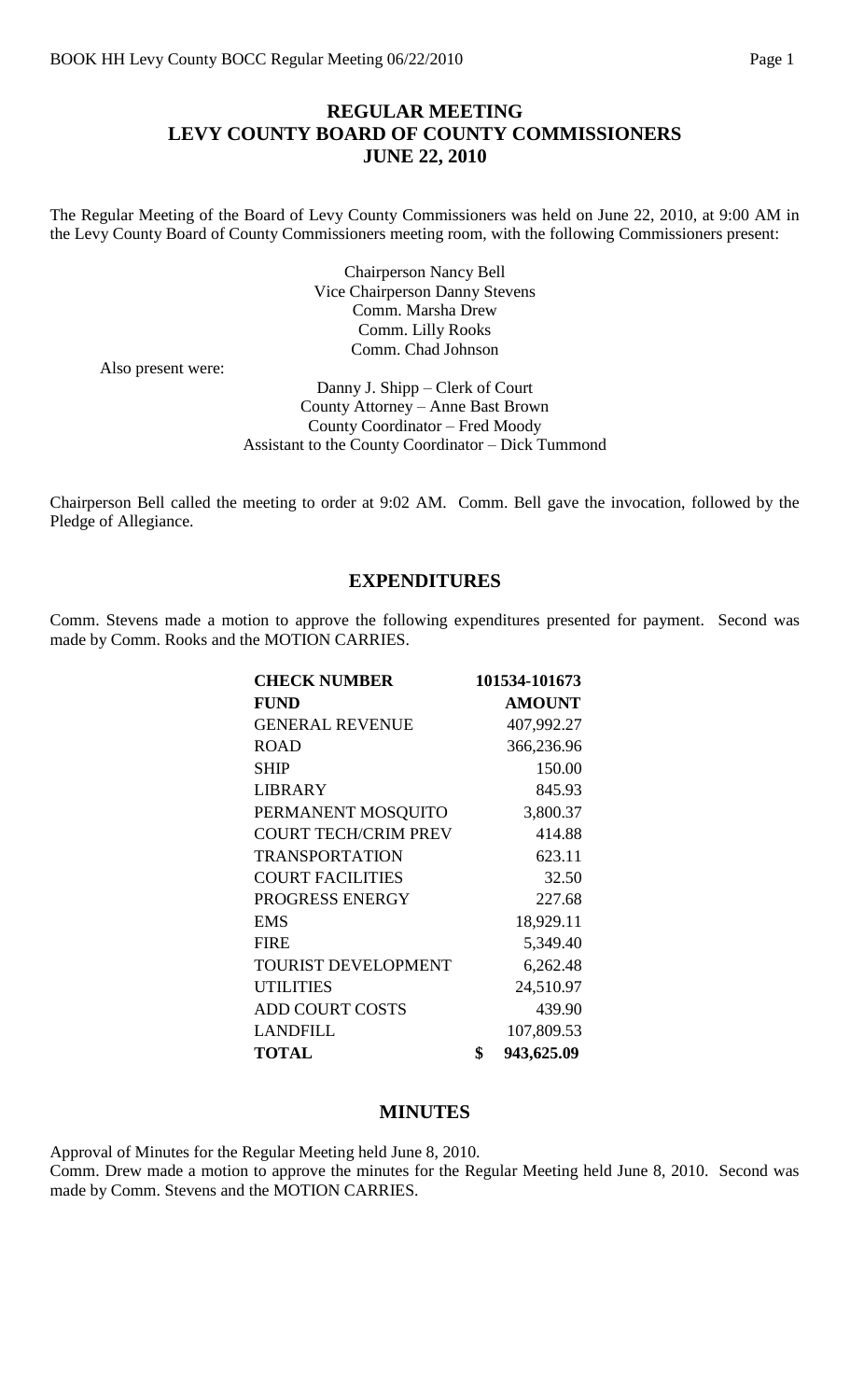# **CHS CHEERLEADERS/HOSA**

Tiffany English, CHS Cheerleaders

A. Discuss CHS competitive cheerleading team and request donations for safety mats.

Comm. Bell introduced the CHS Cheerleaders in attendance of the meeting. Ms. Tiffany English spoke for the team and explained they were interested in purchasing safety mats. She asked if any of the Board members would be willing to make donations to assist in this purchase.

The Board agreed to check the balance of their recreation accounts and would let the school know how much they could contribute.

Tiffany English, CHS HOSA

A. Seeking donations for National HOSA Competition/Conference June 23, 2010

Ms. English asked if the Board members would be willing to contribute to the CHS HOSA (Health Occupational Services of America) team for members attending the National HOSA Competition.

#### **PUBLIC HEARING**

Bruce Greenlee, Road Department Admin. Superintendent

A. Resolution 2010-26 approving the petition to vacate, abandon, and close a portion of NE 20<sup>th</sup> Street a/k/a CR 107.

Mr. Greenlee requested Board approval of Resolution 2010-26.

Comm. Bell asked if there were any to speak for or against the Resolution. There were none.

Comm. Rooks made a motion to approve Resolution 2010-26. Second was made by Comm. Stevens and the MOTION CARRIES.

## **TOWN OF BRONSON**

Berlon Weeks, Town of Bronson Commissioner

A. Request for help with mosquito control ditch.

Mr. Weeks explained the Town of Bronson is in need of help with the mosquito control ditch in Bronson and asked if there was any way the County could help. He explained the Town had Steve Minnis of SRWMD attend one of their meetings to discuss if clearing out the ditch would create a problem .

After discussion between Mr. Weeks, Mr. Minnis, Commissioners and members of the audience, Comm. Stevens made a motion for Levy County to enter into an Interlocal Agreement with the Town of Bronson and later, if necessary the County along with the Town of Bronson can draft a letter to FEMA expressing concerns. Second was made by Comm. Rooks and the MOTION CARRIES.

Mrs. Cannon suggested sending a copy of this letter to State Senators and Representatives.

# **PUBLIC COMMENTS**

Representative Leonard Bembry commented on the previous topic was in support of something being done to resolve the blockage of the mosquito control ditch as this would affect businesses considering coming to this area. Rep. Bembry then gave a Legislative update to the Commissioners.

Carol McQueen, Nature Coast Business Development Council gave an update on the past executive director and stated the Levy County Sheriff's office had conducted investigation and issued a sworn complaint to the State Attorney's office. Mrs. McQueen stated the amount requested by the Nature Coast Business Development Council for restitution was around \$19,000 to \$20,000.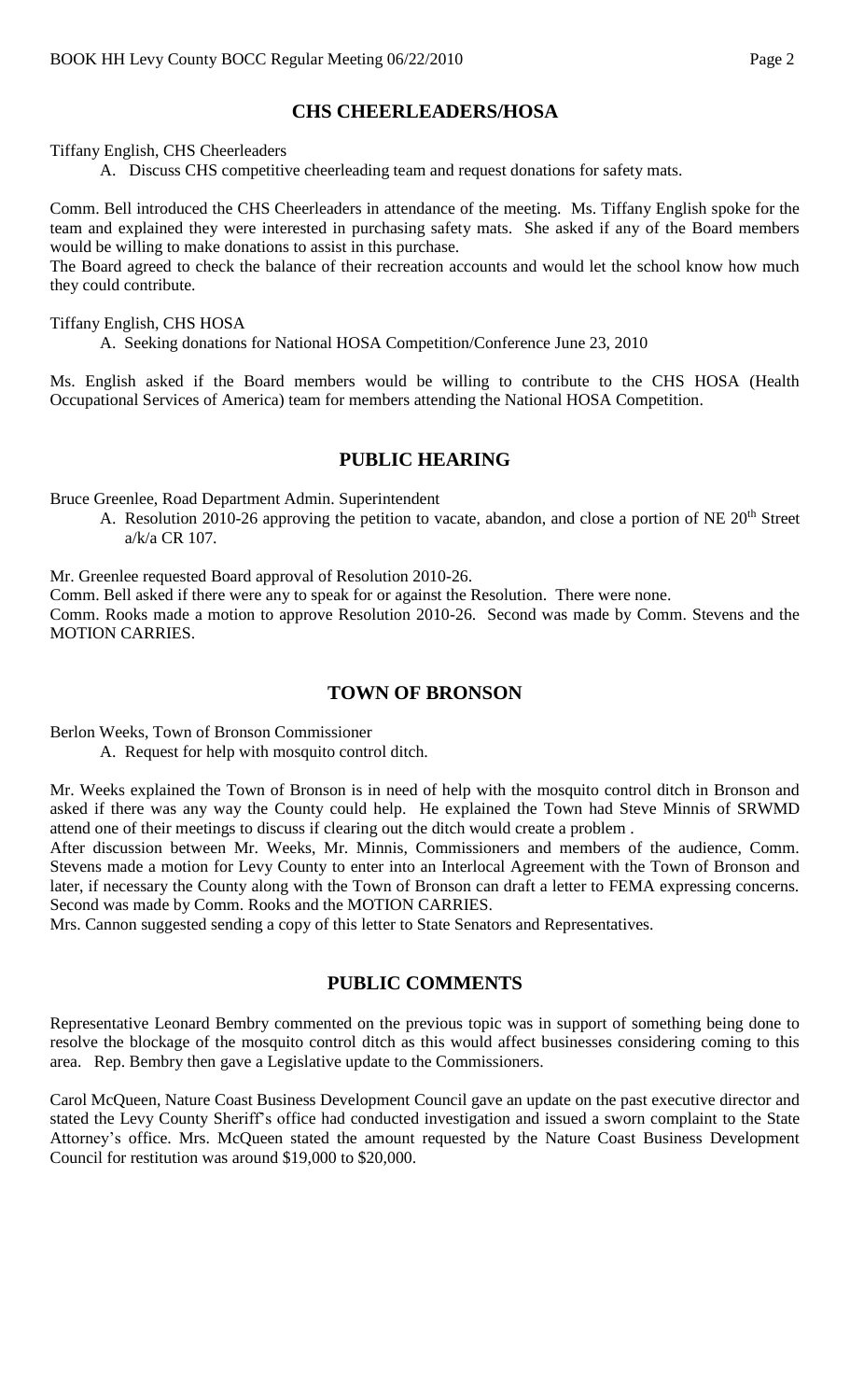# **911 ADDRESSING**

Mike West, 911 Addressing

A. Request approval and Chair's signature on amendment to Embarq Centurion Service Agreement.

Mr. West requested Board approval and signature on the amendment to the Embarq Centurion Service Agreement. Mr. West explained this amendment provides 36 months of Centurion maintenance for the Genovation keypads used in dispatch previously approved and installed.

Comm. Rooks made a motion to approve the amendment as presented. Second was made by Comm. Drew and the MOTION CARRIES.

### **DEPARTMENT REPORTS**

#### **SHIP**

Dick Tummond

A. Satisfaction of Mortgage for Pagan, Ashley and Carnegie.

Mr. Tummond requested Board approval for Satisfaction of Mortgage for the following individuals:

| Ana M. Pagan        | \$12,000 |
|---------------------|----------|
| Edward/Renee Ashley | \$4,500  |
| Alice Carnegie      | \$9,387  |

Comm. Drew made a motion to approve the Satisfaction of Mortgage's as presented. Second was made by Comm. Stevens and the MOTION CARRIES.

#### **ROAD DEPARTMENT**

Bruce Greenlee, Administrative Superintendent

A. Request approval to advertise for bids for Road Department materials.

Mr. Greenlee requested Board approval to advertise the following items for bid:

| Asphalt                        | <b>Safety Items</b> |
|--------------------------------|---------------------|
| Emulsion Prime – Tar           | Sign Materials      |
| <b>Galvanized Culvert Pipe</b> | Sod                 |
| Motor Oils                     | Striping            |
| Porta Potty                    |                     |

Comm. Stevens made a motion to approve advertising the above listed items for bid as presented. Second was made by Comm. Rooks and the MOTION CARRIES.

B. Request direction regarding Fanning Springs parking lot.

Mr. Greenlee requested Board direction regarding the City of Fanning Springs parking lot. Mr. Greenlee stated he had met with Patrick Webster from SRWMD last Thursday and an exemption was granted for and Environmental Resource permit for 6,000 sq. ft. of parking area. The estimated cost for the project would be \$4,000-\$4,500, which includes materials and labor.

Comm. Rooks made a motion to approve constructing the parking area as presented. Second was made by Comm. Drew and the MOTION CARRIES.

## **LEVY COUNTY TRANSIT**

Desiree Painter, General Manager

A. Transportation Disadvantaged Trip and Equipment Grant Agreement.